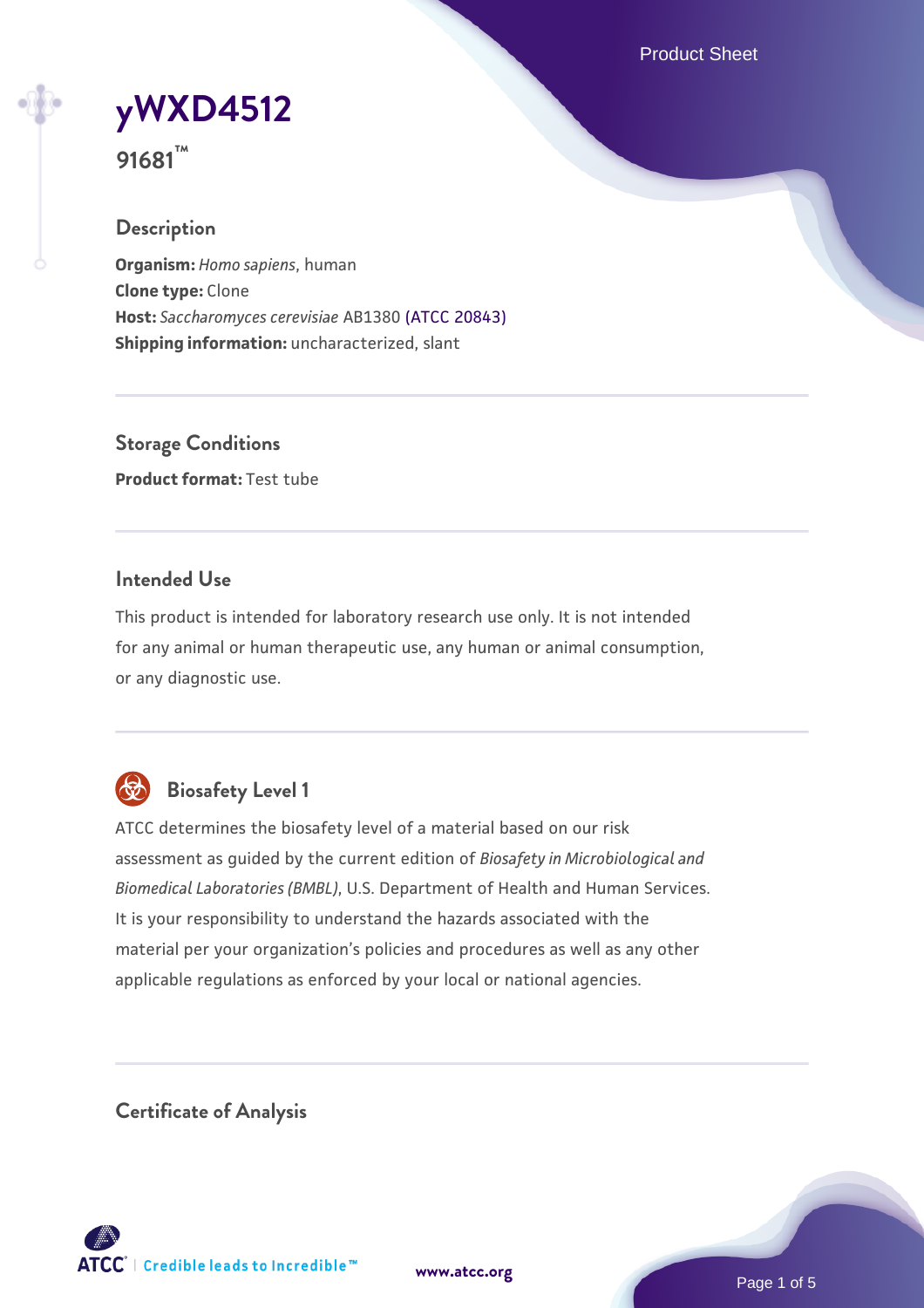#### **[yWXD4512](https://www.atcc.org/products/91681)** Product Sheet **91681**

For batch-specific test results, refer to the applicable certificate of analysis that can be found at www.atcc.org.

#### **Insert Information**

**Type of DNA:** genomic **Genome:** Homo sapiens **Chromosome:** X X pter-q27.3 **Gene name:** DNA Segment, single copy **Gene product:** DNA Segment, single copy [DXS3485] **Gene symbol:** DXS3485 **Contains complete coding sequence:** Unknown **Insert end:** EcoRI

#### **Vector Information**

**Construct size (kb):** 250.0 **Intact vector size:** 11.454 **Vector name:** pYAC4 **Type of vector:** YAC **Host range:** *Saccharomyces cerevisiae*; *Escherichia coli* **Vector information:** other: telomere, 3548-4235 other: telomere, 6012-6699 Cross references: DNA Seq. Acc.: U01086 **Cloning sites:** EcoRI **Markers:** SUP4; HIS3; ampR; URA3; TRP1 **Replicon:** pMB1, 7186-7186; ARS1, 9632-10376

# **Growth Conditions**

**Medium:** 



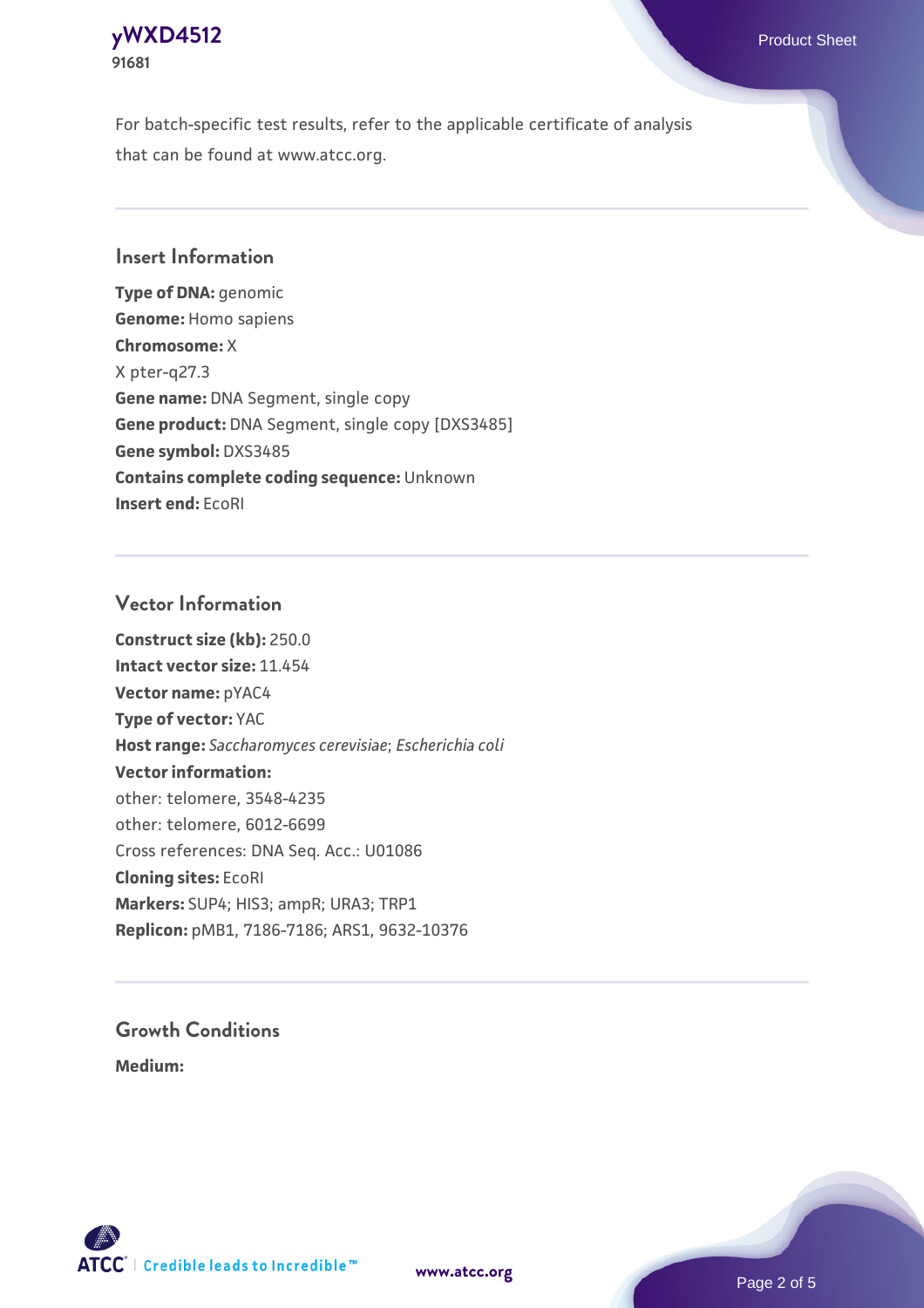**[yWXD4512](https://www.atcc.org/products/91681)** Product Sheet **91681**

[ATCC Medium 1245: YEPD](https://www.atcc.org/-/media/product-assets/documents/microbial-media-formulations/1/2/4/5/atcc-medium-1245.pdf?rev=705ca55d1b6f490a808a965d5c072196) **Temperature:** 30°C

#### **Notes**

More information may be available from ATCC (http://www.atcc.org or 703- 365-2620).

## **Material Citation**

If use of this material results in a scientific publication, please cite the material in the following manner: yWXD4512 (ATCC 91681)

#### **References**

References and other information relating to this material are available at www.atcc.org.

#### **Warranty**

The product is provided 'AS IS' and the viability of ATCC® products is warranted for 30 days from the date of shipment, provided that the customer has stored and handled the product according to the information included on the product information sheet, website, and Certificate of Analysis. For living cultures, ATCC lists the media formulation and reagents that have been found to be effective for the product. While other unspecified media and reagents may also produce satisfactory results, a change in the ATCC and/or depositor-recommended protocols may affect the recovery, growth, and/or function of the product. If an alternative medium formulation or reagent is used, the ATCC warranty for viability is no longer



**[www.atcc.org](http://www.atcc.org)**

Page 3 of 5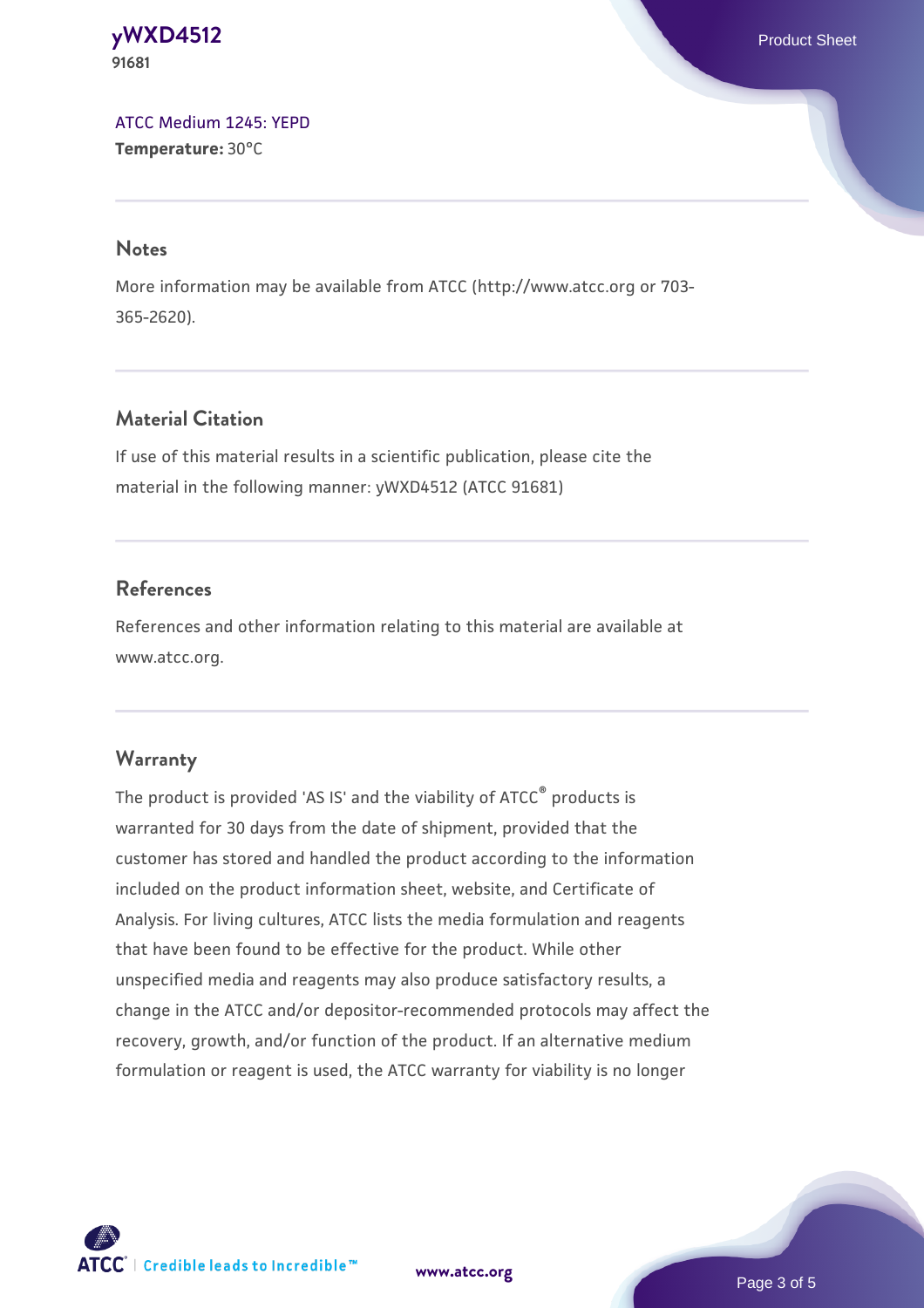**[yWXD4512](https://www.atcc.org/products/91681)** Product Sheet **91681**

valid. Except as expressly set forth herein, no other warranties of any kind are provided, express or implied, including, but not limited to, any implied warranties of merchantability, fitness for a particular purpose, manufacture according to cGMP standards, typicality, safety, accuracy, and/or noninfringement.

#### **Disclaimers**

This product is intended for laboratory research use only. It is not intended for any animal or human therapeutic use, any human or animal consumption, or any diagnostic use. Any proposed commercial use is prohibited without a license from ATCC.

While ATCC uses reasonable efforts to include accurate and up-to-date information on this product sheet, ATCC makes no warranties or representations as to its accuracy. Citations from scientific literature and patents are provided for informational purposes only. ATCC does not warrant that such information has been confirmed to be accurate or complete and the customer bears the sole responsibility of confirming the accuracy and completeness of any such information.

This product is sent on the condition that the customer is responsible for and assumes all risk and responsibility in connection with the receipt, handling, storage, disposal, and use of the ATCC product including without limitation taking all appropriate safety and handling precautions to minimize health or environmental risk. As a condition of receiving the material, the customer agrees that any activity undertaken with the ATCC product and any progeny or modifications will be conducted in compliance with all applicable laws, regulations, and guidelines. This product is provided 'AS IS' with no representations or warranties whatsoever except as expressly set forth herein and in no event shall ATCC, its parents, subsidiaries, directors, officers, agents, employees, assigns, successors, and affiliates be liable for indirect, special, incidental, or consequential damages of any kind in connection with or arising out of the customer's use of the product. While reasonable effort is made to ensure authenticity and reliability of materials on deposit, ATCC is not liable for damages arising from the misidentification or



**[www.atcc.org](http://www.atcc.org)**

Page 4 of 5